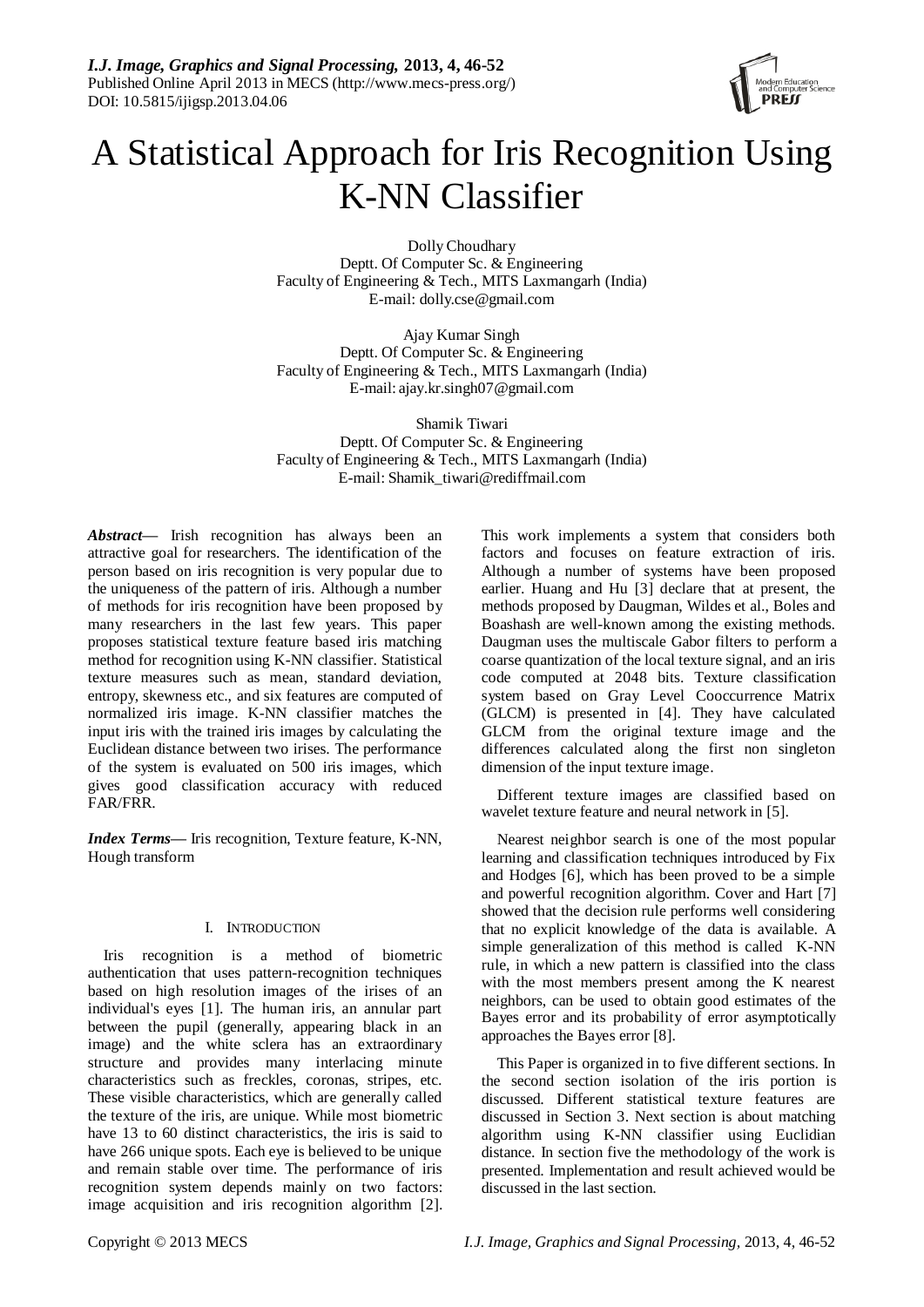## II. ISOLATION OF THE IRIS

The first stage of iris recognition is to isolate the actual iris region in a digital eye image. The iris region, shown in Figure 1, can be approximated by two circles, one for the iris/sclera boundary and another, interior to the first, for the iris/pupil boundary. The eyelids and eyelashes normally occlude the upper and lower parts of the iris region. Also, specular reflections can occur within the iris region corrupting the iris pattern.

A technique is required to isolate and exclude these artifacts as well as locating the circular iris region. An automatic segmentation algorithm based on the circular Hough transform is employed by Kong and Zhang [9] is applied.



Figure 1. After applying Hough Transforms

The segmentation process involves the following steps:

- i. Median filtering of original images to diminish eyelashes.
- ii. Applying Hough Transform on image to detect pupil and iris circles.
- iii. Creating the mask for iris boundary.
- iv. Convolving the mask with image achieved in step i.
- v. Creating the mask for pupil region.
- vi. Convolving the mask with image achieved in step iv.

Above steps provide the different parameters for pupil and iris region like center of the iris and radius of the iris as well as pupil. These parameters may be represented as centre coordinates  $x_c$  and  $y_c$  and the radius *r*, which defines circle according to the equation

$$
x_c^2 + y_c^2 - r^2 = 0
$$

A mask is created to isolate iris region from the original eye image, then a mask to exclude pupil region created. Created masks are convolved with the original image which results in iris region. Then second mask is convolved with image achieved in previous step. The segmentation process is shown in the figure 2.



Figure 2. Segmentation of the Iris from Eye image

Once the iris region is successfully segmented from an eye image, the next stage is to transform the iris region so that it has fixed dimensions in order to allow comparisons. The dimensional inconsistencies between eye images are mainly due to the stretching of the iris caused by pupil dilation from varying levels of illumination.

#### III. DOUGHMAN'S RUBBER SHEET MODEL

The homogenous rubber sheet model devised by Daugman [10] remaps each point within the iris region to a pair of polar coordinates (*r,θ*) where *r* is on the interval [0,1] and  $\theta$  is angle [0,2 $\pi$ ] as shown in the figure 3.

The remapping of the iris region from  $(x, y)$ Cartesian coordinates to the normalized non-concentric polar representation is modeled as

$$
I(x(r, \theta), y(r, \theta)) \to I(r, \theta)
$$
\n(1)

With

$$
x(r,\theta) = (1-r)x_p(\theta) + rx_l(\theta)
$$
 (2)

$$
y(r,\theta) = (1-r)y_p(\theta) + ry_1(\theta)
$$
\n(3)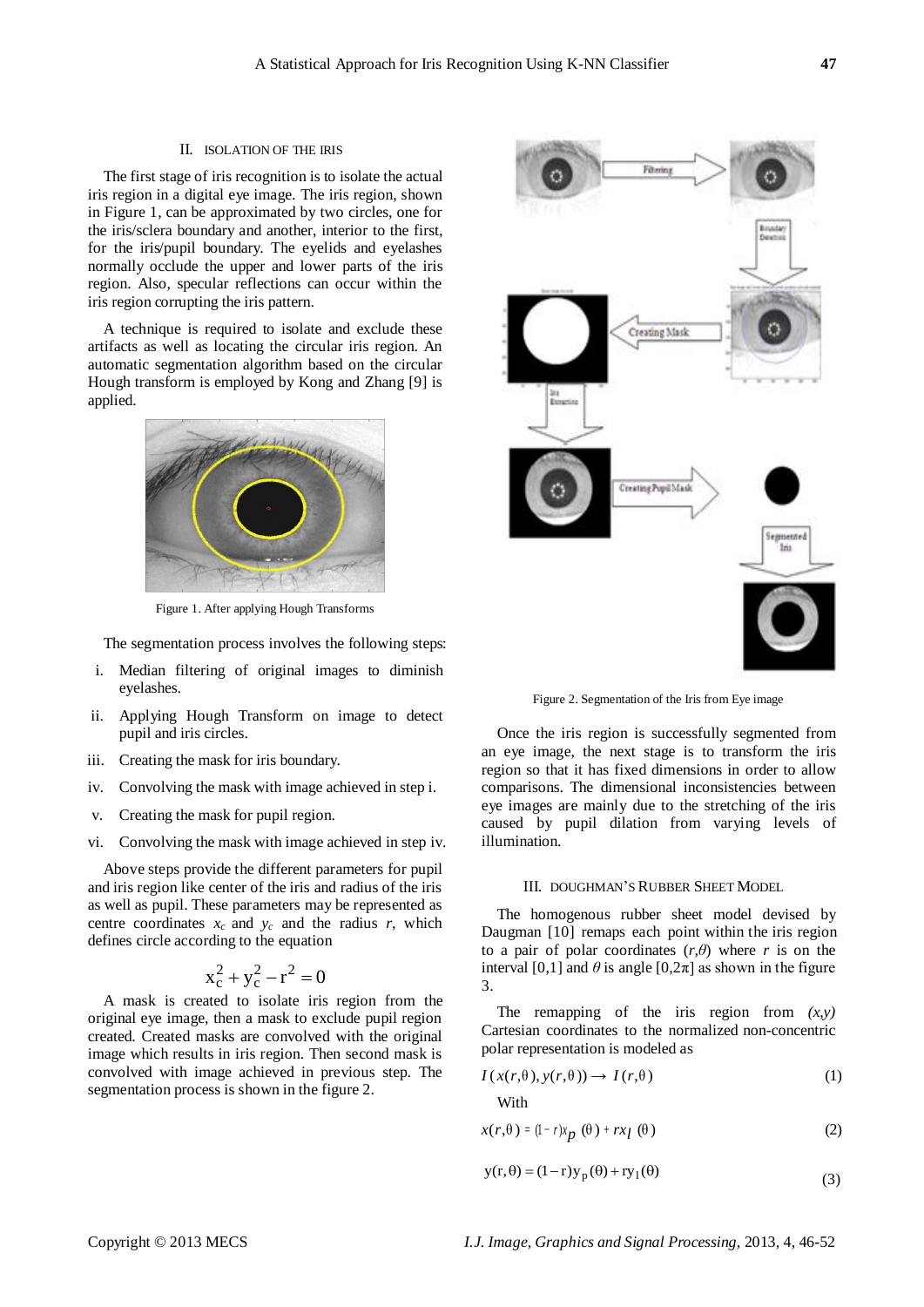

Figure 3. Daugman's rubber sheet model

#### IV. FEATURE ENCODING USING STATISTICAL TEXTURE **FEATURES**

Texture is a property that represents the surface and structure of an image. Generally speaking, Texture can be defined as a regular repetition of an element or pattern on a surface. Statistical methods analyze the spatial distribution of gray values, by computing local features at each point in the image, and deriving a set of statistics from the distributions of the local features [11]. Depending on the statistical analysis of the image six features are extracted as follows:

## *A. Feature (1)*

Mean or the average as described in the equation

$$
\bar{x} = \frac{1}{N} \sum_{i=1}^{N} (x_i - \bar{x})^2
$$
 (4)

## *B. Feature (2)*

The standard deviation: The best known measure of the spread of distribution is simple variance defined in equation 2.

$$
var = \frac{1}{N - 1} \sum_{i=1}^{n} (x_i - \overline{x})^2
$$
 (5)

 The standard deviation is a well known measure of deviation from its mean value and is defined in equation 3 as the square root of variance

$$
\sigma = \sqrt{\text{var}} \tag{6}
$$

#### *C. Feature (3)*

Smoothness is measured with its second moment as in given equation 4

$$
Smoothness = 1 - \frac{1}{(1 + var)}
$$
\n<sup>(7)</sup>

## *D. Feature (4)*

The skewness, or third moment, is a measure of asymmetry of distribution given in equation 5.

$$
skew = \frac{1}{N} \sum_{i=1}^{N} \left[ x_i - \overline{x} \right]^3
$$
\n(8)

## *E. Feature (5)*

Energy is statistical measure given in equation 6

$$
energy = \sum_{i} \sum_{j} P_{d}^{2}(i, j)
$$
\n(9)

The gray level co-occurrence matrix  $P_d$  for displacement vector  $d=(d_x, d_y)$  is defined in equation 7. The entry  $(i, j)$  for  $P_d$  is the number of occurrences of the pair of gray levels i, j which are distance d apart.

$$
P_d(i, j) = |\{(r, s), (t, v)\} : I(r, s) = i, I(t, v) = j\}| \quad (10)
$$

## *F. Feature (6)*

Entropy is calculated as given in the equation 8

$$
entropy = -\sum_{i}^{i} \sum_{j}^{j} P_{d}(i, j) \log P_{d}(i, j)
$$
(11)

Figure 4. Normalization of the image from CASIA Database

 $\mathbf{r}$ 

#### V. MATCHING WITH K-NN CLASSIFIER

In pattern recognition field, KNN is one of the most important non-parameter algorithms [12] and it is a supervised learning algorithm. The classification rules are generated by the training samples themselves without any additional data. The KNN classification algorithm predicts the test sample's category according to the K training samples which are the nearest neighbors to the test sample, and judge it to that category which has the largest category probability. The process of KNN algorithm to classify sample X is [13]:

- Suppose there are j training categories  $C1, C2, \ldots, Cj$ and the sum of the training samples is N after feature reduction, they become m-dimension feature vector.
- Make sample X to be the same feature vector of the form  $(X1, X2, \ldots, Xm)$ , as all training samples.
- Calculate the similarities between all training samples and X. Taking the ith sample di (di1,di2,…,dim) as an example, the similarity  $SIM(X, d<sub>i</sub>)$  is as following: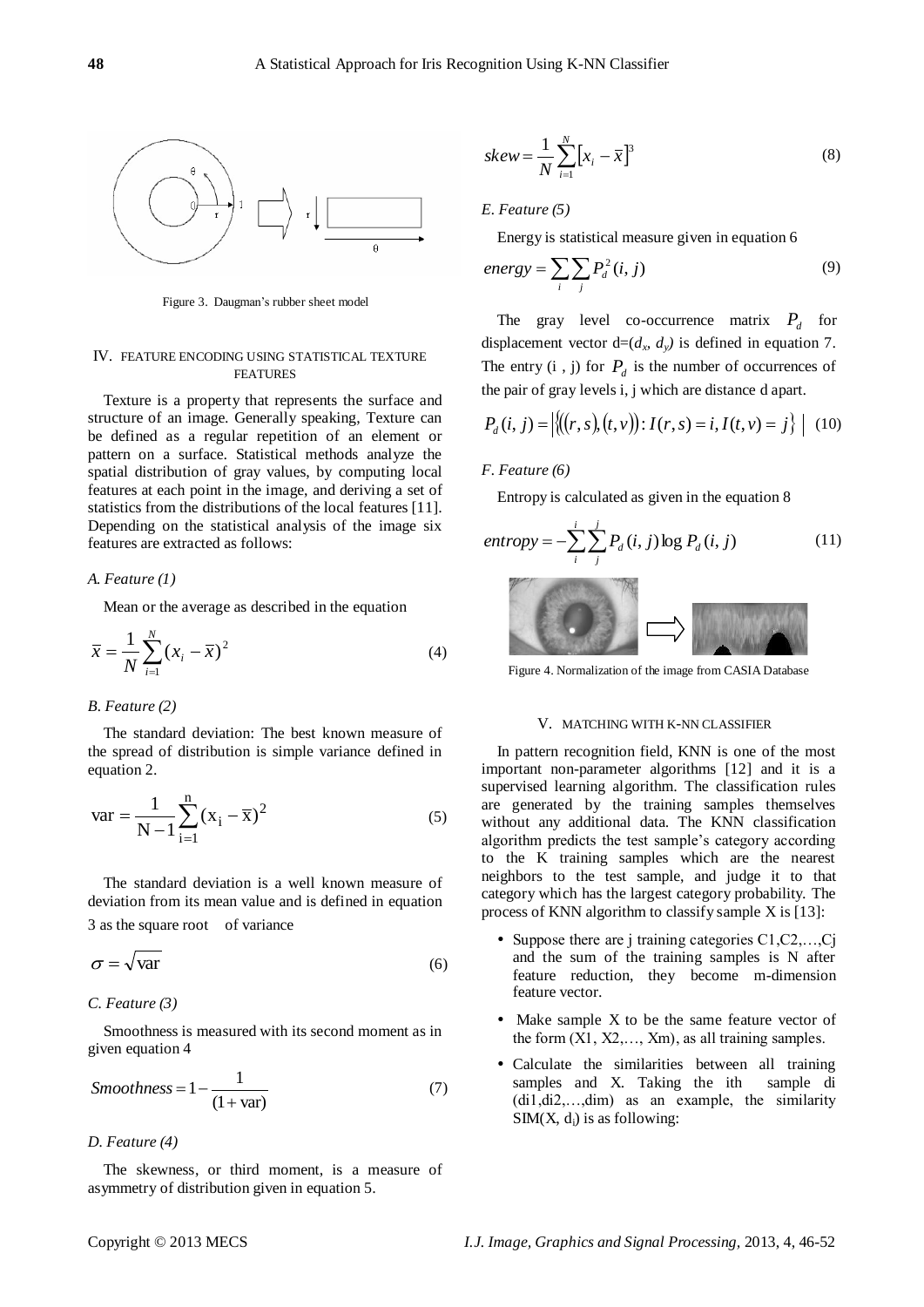$$
SIM(x, d_i) = \frac{\sum_{j=1}^{m} X_j d_{ij}}{\sqrt{\left(\sum_{j=1}^{m} x_j\right)^2} \sqrt{\left(\sum_{j=1}^{m} d_{ij}\right)^2}}
$$
(12)

 Choose k samples which are larger from N similarities of  $SIM(X, d_i), (i=1, 2, \ldots, N)$ , and treat them as a KNN collection of X. Then, calculate the probability of X belong to each category respectively with the following formula.

$$
P(X, C_j) = \sum_{d} SIM(x, d_i).y(d_i, c_j)
$$
 (13)

Where  $y(d_i, C_j)$  is a category attribute function, which satisfied

$$
y(d_i, C_j) = \begin{cases} 1 & d_i \in C_j \\ 0 & d_i \notin C_j \end{cases}
$$
 (14)

• Judge sample X to be the category which has the largest  $P(X, C_i)$ .

#### VI. METHODOLOGY

The basic structure of the iris recognition system is shown in the figure 5. It starts with acquisition of the eye image and then followed by isolation of the iris portion, i.e. segmentation of the iris. This is very important step which may affect the performance of the whole system. Iris normalization and enhancement involves converting the polar coordinate system to Cartesian coordinate system. Then converting the iris region from Cartesian coordinates to the normalized non-concentric polar representation is modeled, which is followed by texture feature extraction using statistical approach. Once the iris is encoded then it is matched with the template stored in database.



Figure 5. Steps involved in iris recognition

#### *A. Data Set*

To evaluate the performance of the proposed method, we use the public database: CASIA-IrisV2 [14]. CASIA Iris Image Database Version 2.0 (CASIA-IrisV2) includes two subsets captured with two different devices: Iris pass developed by OKI and self-developed device CASIA-IrisCamV2. Each subset includes 1200 images from 60 classes. It was not possible to use all of the eye images from each database, since perfect segmentation success rates were not attained. Instead a sub-set of each database was selected, which contained only those images that were segmented successfully. So in this work 22 different categories are taken for training and testing the performance. Sample eye images of the 22 categories are shown in the figure



Figure 6. Sample eyes from CASIA-IrisCamV2

### *B. Experimental Setup*

The performance of the system is evaluated over 22 different iris. The whole experiment is divided into five sub experiments. Every experiment uses 4 eye images of each category for training or templates, and 15 eye images of each category are taken for testing. In the training phase of each experiment firstly iris is extracted from eye image using the algorithm discussed in section 2. Then extracted iris is normalized followed by feature encoding. The same procedure is followed for testing phase, where the unknown encoded iris is matched with the templates of training images. In the first experiment the performance is measured in five different iris categories having 20 training images and 75 testing eye images. This process is repeated for 10 different iris with 40 training images and 150 testing images in the second experiment. This process is repeated for five different experiments with different categories of iris as shown in the table.

## VII. RESULT DISCUSSION

The performance of iris recognition system is based on FAR (false acceptance rate), FRR (false reject rate) and over all accuracy. The comparison is made between the test image and template in the database by K-Nearest Neighbor classifier. Where K represents the number of votes taken for decision making. The performance in each experiment is investigated for different number of nearest neighbors  $K=1, 2, 3, \ldots, 10$ . The plot between the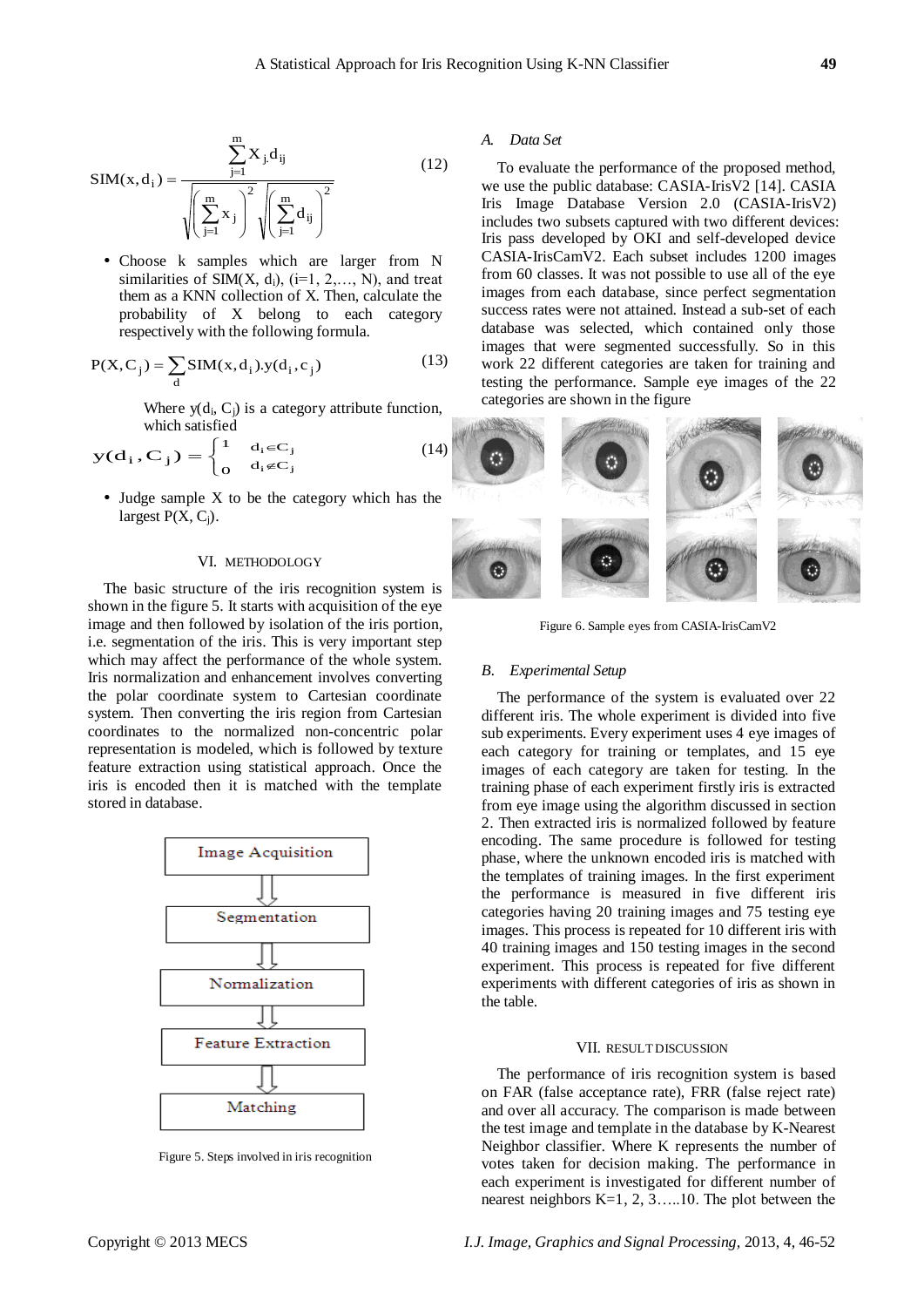overall accuracy in percentage and the value of K is shown in figures 7,8,9,10,11. These experiment shows that as the number of nearest neighbors are increased the performance decreases. From these experimental results it can be observed that by increasing the no. of iris class performance is affected negatively. Table 1 shows the performance of different experiments that increasing the number of Iris class decrease the performance of the system. The highest performance of the system is achieved in the first experiment as 97.5 percent.

|  | TABLE I. PERFORMANCE EVALUATION |
|--|---------------------------------|
|--|---------------------------------|

| No of Iris<br>Class | No of Test<br>Iris | No. of<br>Training Iris | Overall Accuracy |
|---------------------|--------------------|-------------------------|------------------|
| 5                   | 75                 |                         | 97.5             |
| 10                  | 150                | 4                       | 95               |
| 15                  | 225                |                         | 94.16            |
| 20                  | 300                |                         | 95               |
| 22                  | 330                |                         | 93               |

#### VIII. CONCLUSIONS

This work has presented an iris recognition system, which was tested on different number of iris class using one database of grayscale eye images in order to verify the performance of iris recognition technology.

Firstly, an automatic segmentation algorithm was presented, which would localize the iris region from an eye image and isolate eyelid, eyelash and reflection areas. Automatic segmentation was achieved through the use of the circular Hough transform for localizing the iris and pupil regions, and masking for removal of unwanted portions. Next, the segmented iris region was normalized to eliminate dimensional inconsistencies between iris regions. This was achieved by implementing a version of Daugman's rubber sheet model, where the iris is modeled as a flexible rubber sheet, which is unwrapped into a rectangular block with constant polar dimensions.

Finally, features of the iris were encoded by calculating statistical texture features (STTF) of the normalized iris region to produce a biometric template. The K-NN (K-Nearest Neighbor) classifier was chosen for matching, which gave a measure of Euclidian distance how closely exist between two templates.

TABLE II. STATISTICS OF IRIS DATA SET USED IN FIVE EXPERIMENTS

| Experiment No. | No. of different iris class | Number of eye images in<br>every iris class for Training | Number of eye images in<br>every iris class for Testing |
|----------------|-----------------------------|----------------------------------------------------------|---------------------------------------------------------|
|                |                             | $5x4 = 20$                                               | $5x15 = 75$                                             |
|                | 10                          | $10x4 = 40$                                              | $10x15 = 150$                                           |
|                | 15                          | $15x4 = 60$                                              | $15x15 = 225$                                           |
| 4              | 20                          | $20x4 = 80$                                              | $20x15 = 300$                                           |
|                | 22                          | $22x4 = 88$                                              | $22x15 = 330$                                           |



Figure 7: Performance of 5 class Iris recognition System Figure 8: Performance of 10 class Iris recognition System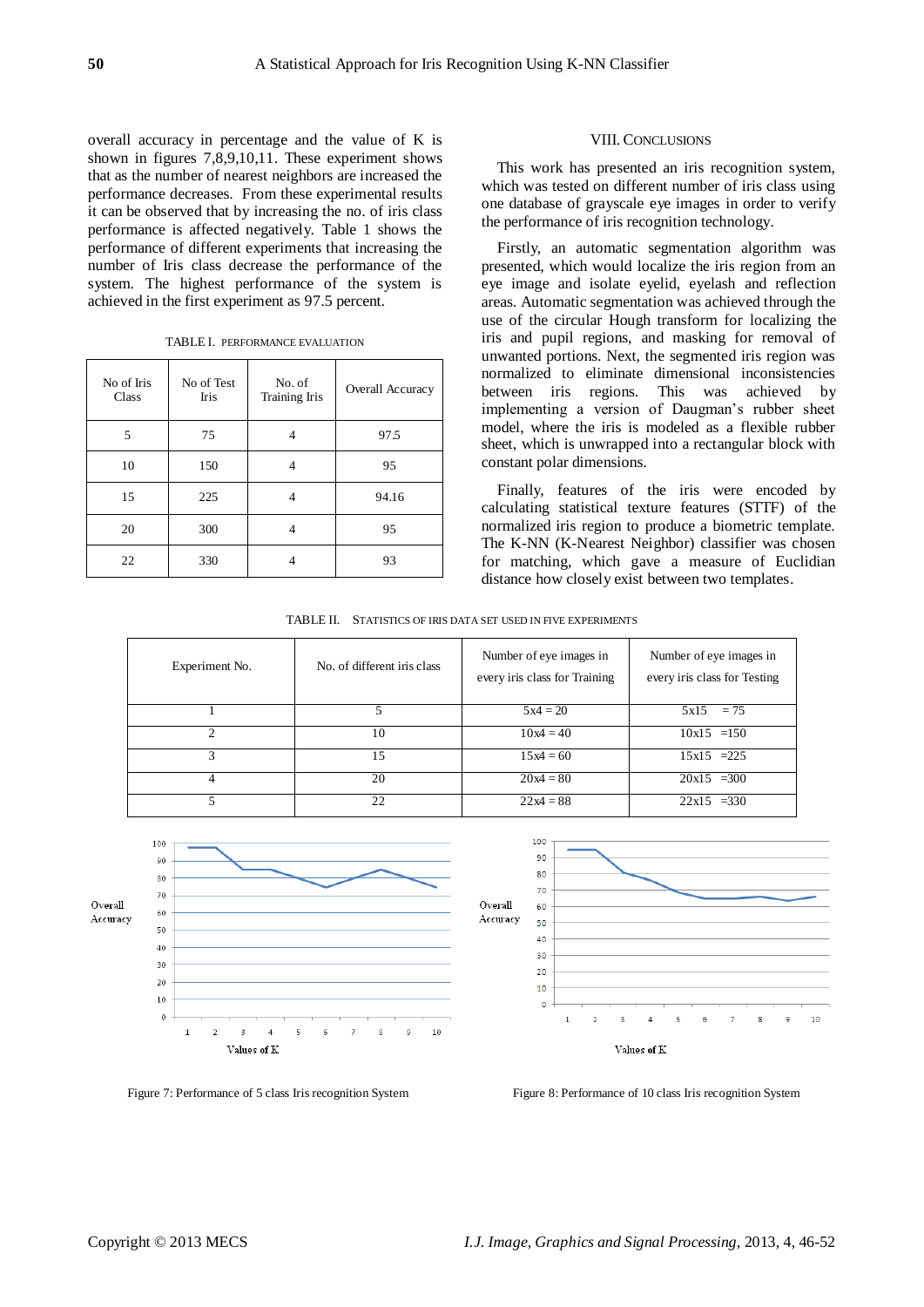















## **REFERENCES**

- [1] Sudipta Roy, Abhijit Biswas, A Personal Biometric Identification Technique based on Iris Recognition, (IJCSIT) International Journal of Computer Science and Information Technologies, Vol. 2 (4) , pp. 1474- 1477 , 2011.
- [2] Basit, M. Y. Javed, M. A. Anjum, Efficient Iris Recognition Method for Human Identification, World Academy of Science, Engineering and Technology 4, 2005.
- [3] H. Huifang, and H. Guangshu, "Iris Recognition based on Adjustable Scale Wavelet Transform" in Proc. IEEE, 2005.